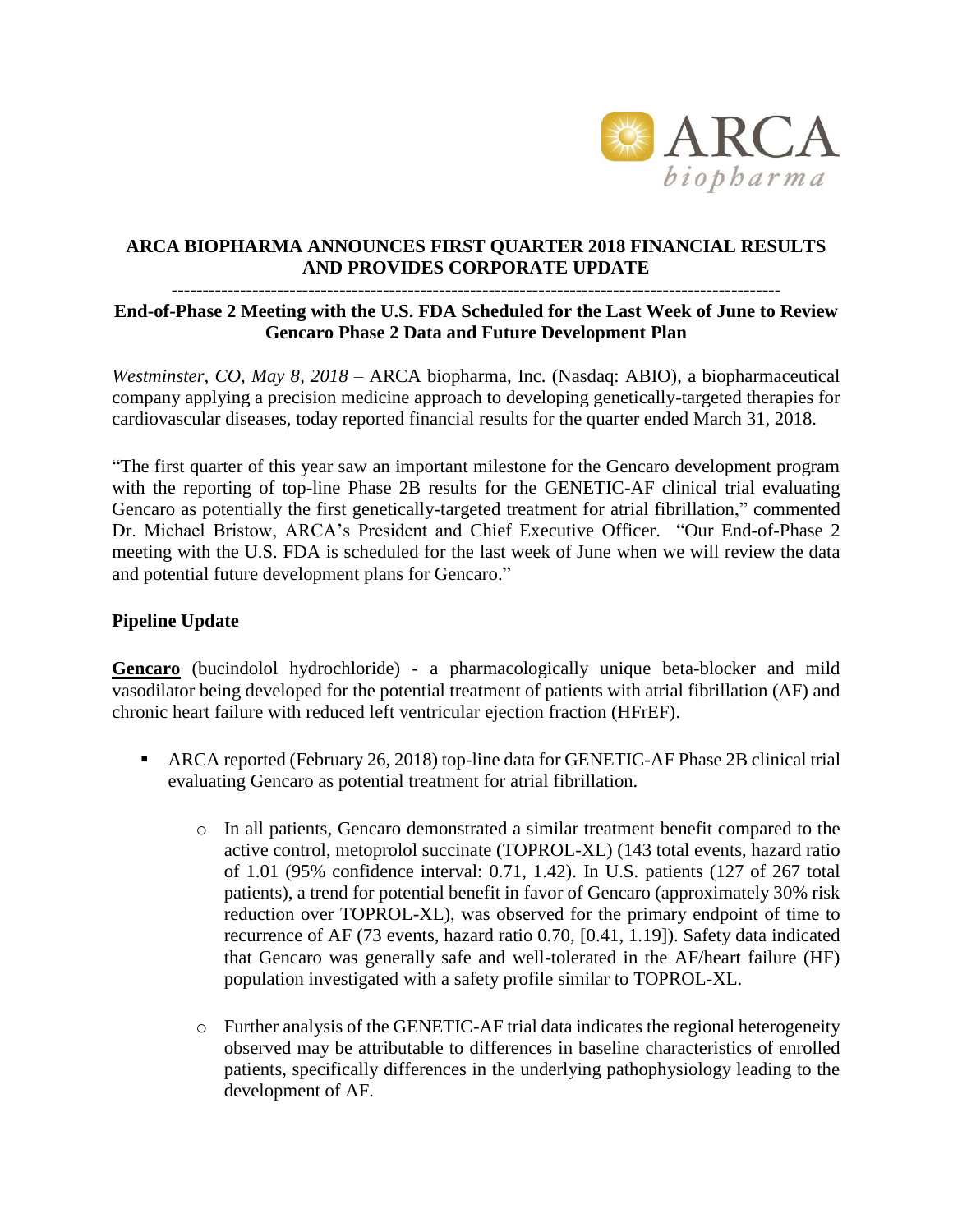- An End-of-Phase 2 meeting is scheduled with the U.S. Food and Drug Administration (FDA) for the last week of June to review the GENETIC-AF data and potential future Gencaro development plans. Within 30 days following the meeting, the FDA will provide written minutes of the meeting to confirm the discussions. ARCA plans to provide an update on Gencaro potential future development plans subsequent to receiving the FDA meeting minutes.
- **In April 2018, Medtronic, Inc. and ARCA agreed to extend their current U.S., Canadian** and European Clinical Trial Collaboration Agreement for one additional year.

**AB171** – a thiol-substituted isosorbide mononitrate being developed as a potential geneticallytargeted treatment for peripheral arterial disease (PAD) and for heart failure (HF).

■ Chemistry, manufacturing and controls (CMC) activities initiated in first quarter of 2018.

# **First Quarter 2018 Summary Financial Results**

**Cash, cash equivalents and marketable securities** totaled \$12.1 million as of March 31, 2018, compared to \$11.8 million as of December 31, 2017. ARCA believes that its current cash, cash equivalents and marketable securities will be sufficient to fund its operations, at its projected cost structure, through the end of 2018.

**Research and development (R&D) expenses** for the quarter ended March 31, 2018 totaled \$1.7 million compared to \$3.2 million for the corresponding period of 2017. The \$1.5 million decrease in research and development expenses in the first quarter of 2018 as compared to the first quarter 2017 was primarily due to decreased clinical expenses following the completion of the GENETIC-AF clinical trial. The Company expects R&D expenses in 2018 to be lower than 2017 as the GENETIC-AF clinical trial has been completed.

**General and administrative (G&A) expenses** for the quarter ended March 31, 2018 were \$1.1 million, similar to the \$1.1 million in the first quarter of 2017. ARCA expects G&A expenses in 2018 to be consistent with those in 2017 as it maintains administrative activities to support ongoing operations.

**Total operating expenses** for the quarter ended March 31, 2018 were \$2.8 million compared to \$4.4 million for the first quarter of 2017. The decrease in total operating expenses for the first quarter of 2018 was primarily due to the decrease in R&D expense due to the completion of the GENETIC-AF clinical trial.

**Net loss** was \$2.7 million, or \$0.20 per share, for the first quarter of 2018 compared to \$4.3 million, or \$0.48 per share, for the first quarter of 2017.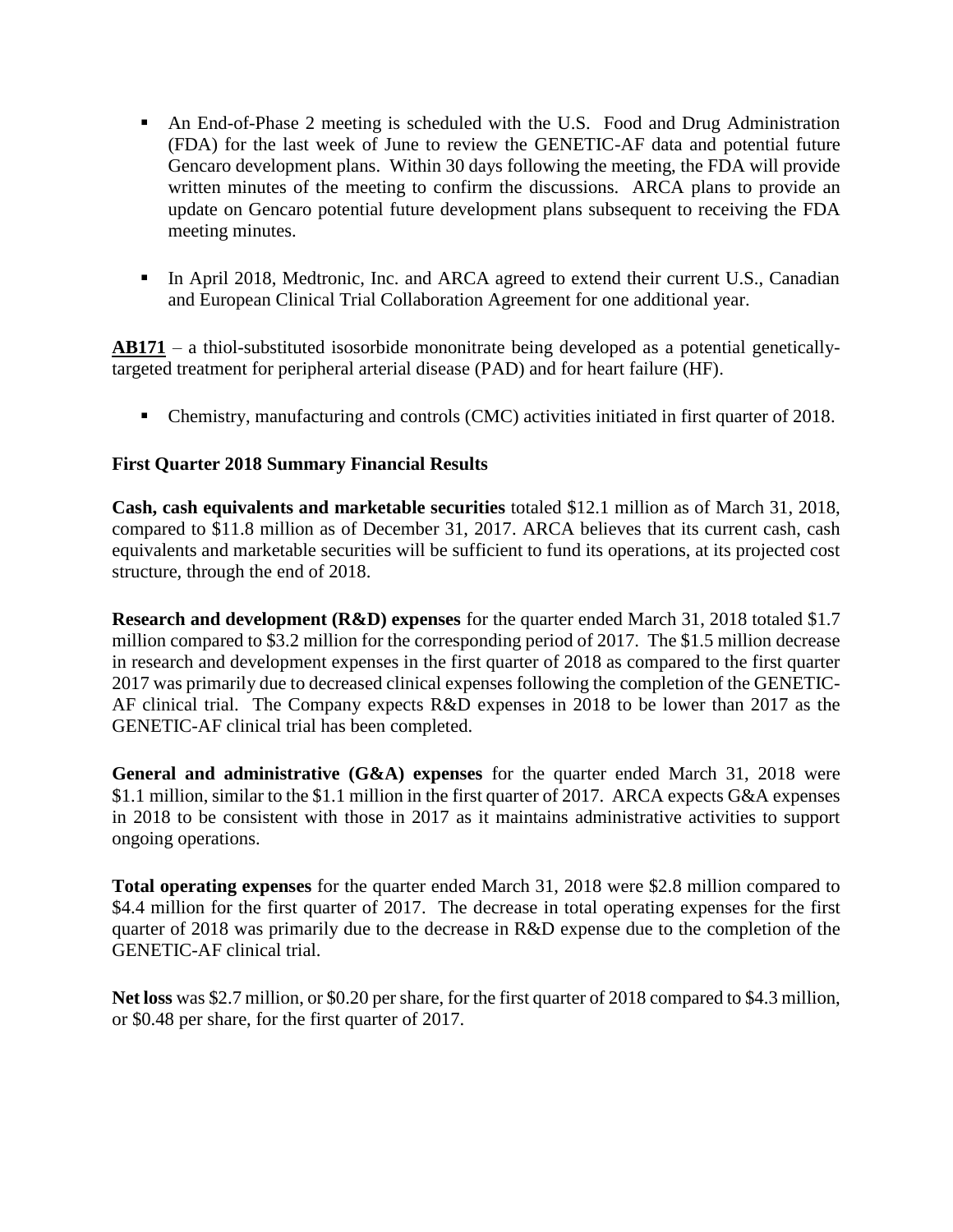## **About ARCA biopharma**

ARCA biopharma is dedicated to developing genetically-targeted therapies for cardiovascular diseases through a precision medicine approach to drug development. ARCA's lead product candidate, Gencaro<sup>TM</sup> (bucindolol hydrochloride), is an investigational, pharmacologically unique beta-blocker and mild vasodilator being developed for the potential treatment of patients with atrial fibrillation (AF) and chronic heart failure with reduced left ventricular ejection fraction (HFrEF) which recently completed a Phase 2B clinical trial. ARCA has identified common genetic variations that it believes predict individual patient response to Gencaro, giving it the potential to be the first genetically-targeted AF prevention treatment. ARCA has a collaboration with Medtronic, Inc. for support of the GENETIC-AF trial. The Gencaro development program has been granted Fast Track designation by FDA. ARCA also plans to develop AB171, a thiolsubstituted isosorbide mononitrate, as a potential genetically-targeted treatment for peripheral arterial disease (PAD) and for heart failure (HF). For more information, please visit [www.arcabio.com.](http://www.arcabio.com/)

## **Safe Harbor Statement**

*This press release contains "forward-looking statements" for purposes of the safe harbor provided by the Private Securities Litigation Reform Act of 1995. These statements include, but are not limited to, statements regarding the ability of ARCA's financial resources to support its operations through the end of 2018, potential future development plans for Gencaro, the expected features and characteristics of Gencaro or AB171, including the potential for genetic variations to predict individual patient response to Gencaro, Gencaro's potential to treat AF, AB171's potential to treat HF, future treatment options for patients with AF, and the potential for Gencaro to be the first genetically-targeted AF prevention treatment. Such statements are based on management's current expectations and involve risks and uncertainties. Actual results and performance could differ materially from those projected in the forward-looking statements as a result of many factors, including, without limitation, the risks and uncertainties associated with: ARCA's financial resources and whether they will be sufficient to meet its business objectives and operational requirements; ARCA may not be able to raise sufficient capital on acceptable terms, or at all, to continue development of Gencaro or to otherwise continue operations in the future; results of earlier clinical trials may not be confirmed in future trials; the protection and market exclusivity provided by ARCA's intellectual property; risks related to the drug discovery and the regulatory approval process; and, the impact of competitive products and technological changes. These and other factors are identified and described in more detail in ARCA's filings with the Securities and Exchange Commission, including without limitation ARCA's annual report on Form 10-K for the year ended December 31, 2017, and subsequent filings. ARCA disclaims any intent or obligation to update these forward-looking statements.*

**Investor & Media Contact:** Derek Cole 720.940.2163 [derek.cole@arcabio.com](mailto:derek.cole@arcabio.com)

> ### (Tables follow)